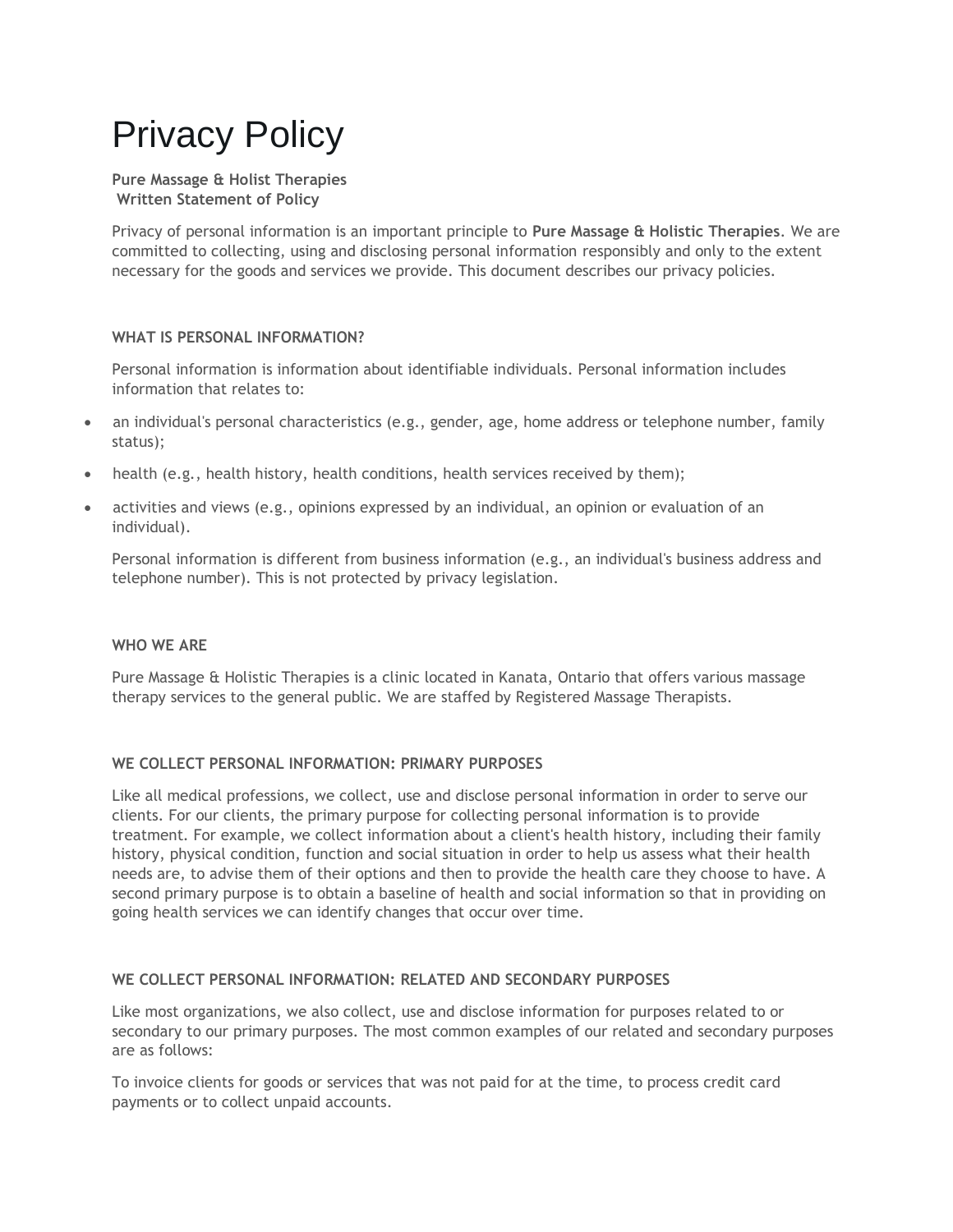Our clinic reviews clients and other files for the purpose of ensuring that we provide high quality services, including assessing the performance of our staff. In addition, external consultants (e.g., auditors, practice consultants) may on our behalf do audits and continuing quality improvement reviews of our Clinic, including reviewing client files and interviewing our staff.

Registered Massage Therapists are regulated by the College of Massage Therapists of Ontario (CMTO). The CMTO may inspect our records and interview our staff as a part of their regulatory activities in the public interest. In addition, as professionals, we will report serious misconduct, incompetence or incapacity of other practitioners, whether they belong to other organizations or our own. Also, our organization believes that it should report information suggesting serious illegal behavior to the authorities. External regulators have their own strict privacy obligations. Sometimes these reports include personal information about our clients, or other individuals, to support the concern (e.g., Canada Customs and Revenue Agency, Information and Privacy Commissioner, Human Rights Commission, etc.) have the authority to review our files and interview our staff as a part of their mandates. In these circumstances, we may consult with professionals (e.g., Lawyers, Accountants) who will investigate the matter and report back to us.

The cost of goods/services provided by the organization to clients is often paid for by third parties (e.g., motor vehicle accident insurance, private insurance). These third party payers often have the client's consent or legislative authority to direct us to collect and disclose to them certain information in order to demonstrate client entitlement to this funding.

Clients or other individuals we deal with may have questions about our goods or services after they have been received. We retain our client information for a mandatory minimum of ten years after the last contact to enable us to respond to those questions and provide these services.

## **BOOKING ONLINE: WHAT INFORMATION DO WE COLLECT?**

- We do not collect any Personally Identifiable Information when browsing our site. We may, however, collect information such as time of day, browser type and IP address. This information is used to make improvements on our site.
- When you book an appointment online, we collect personal information necessary to provide you with the service you have requested.

#### **PROTECTING PERSONAL INFORMATION**

We understand the importance of protecting personal information. For that reason, we have taken the following steps:

- Paper information is either under supervision or secured in a locked or restricted area.
- Electronic hardware is either under supervision or secure in a locked or restricted area at all times. In addition, passwords are used on computers. Paper information is transmitted through sealed, addressed envelopes or boxes by reputable companies.
- Electronic information is transmitted either through a direct line or has identifiers removed or is encrypted.
- Staff is trained to collect, use and disclose personal information only as necessary to fulfill their duties and in accordance with our privacy policy.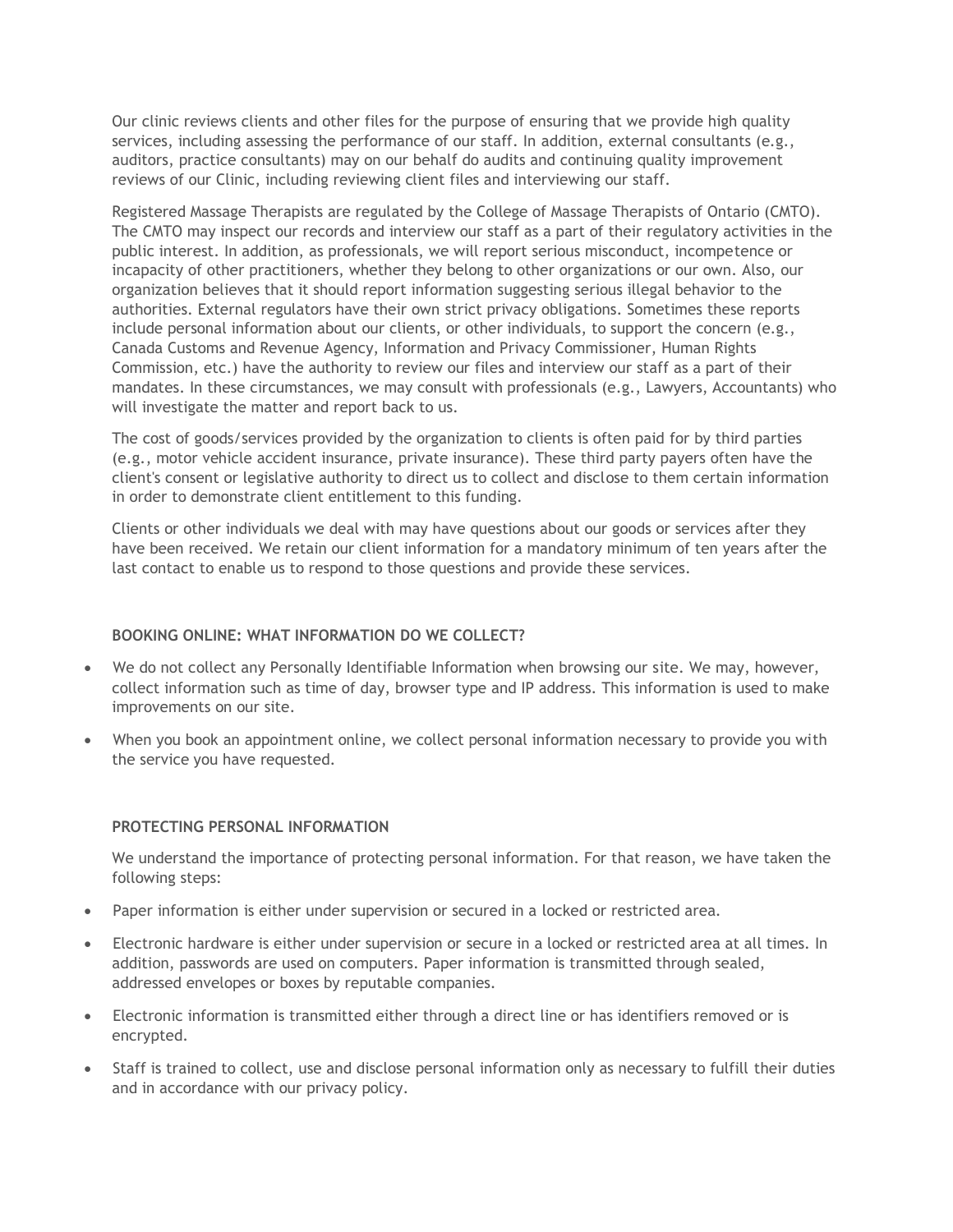• External consultants and agencies with access to personal information must enter into privacy agreements with us.

#### **RETENTION AND DESTRUCTION OF PERSONAL INFORMATION**

We need to retain personal information for some time to ensure that we can answer any question the client may have about the services provided and for our own accountability to external regulatory bodies.

We keep our clients files for ten years according to our College regulations.

We destroy paper files containing personal information by shredding. We destroy electronic information by deleting it and, when the hardware is discarded, we ensure that the hard drive is physically destroyed.

# **YOU CAN LOOK AT YOUR INFORMATION**

With only a few exceptions, you have the right to see what personal information we hold about you. We can help you identify what records we might have about you. We will also try to help you understand any information you do not understand (e.g., short forms, technical language, etc.). We will need to confirm your identity, if we do not know you, before providing you with this access. We reserve the right to charge a nominal fee for such requests.

If there is a problem we may ask you to put your request in writing. If we cannot give you access, we will tell you within 30 days if at all possible and tell you the reason, as best we can, as to why we cannot give you access.

If you believe there is a mistake in the information, you have the right to ask for it to be corrected. This applies to factual information and not to any professional opinions we may have formed. We may ask you to provide documentation that our files are wrong. Where we agree that we made a mistake, we will make the correction and notify anyone to whom we sent this information. If we do not agree that we have made a mistake, we will still agree to include in our file a brief statement from you on the point and we will forward that statement to anyone else who received the earlier information.

#### **DO YOU HAVE A QUESTION?**

Owners Deborah Coburn & Samantha Hughes Pure Massage & Holistic Therapies 60 Colchester Square Kanata, Ontario K2K 2Z9

Info@puremassageclinic.com

For more general inquiries, the information and Privacy Commissioner of Canada oversees the administration of the privacy legislation in the private sector. The Commissioner also acts as a kind of ombudsman for privacy disputes. The information and Privacy Commissioner can be reached at:

112 Kent Street Ottawa ON K1A 1H3